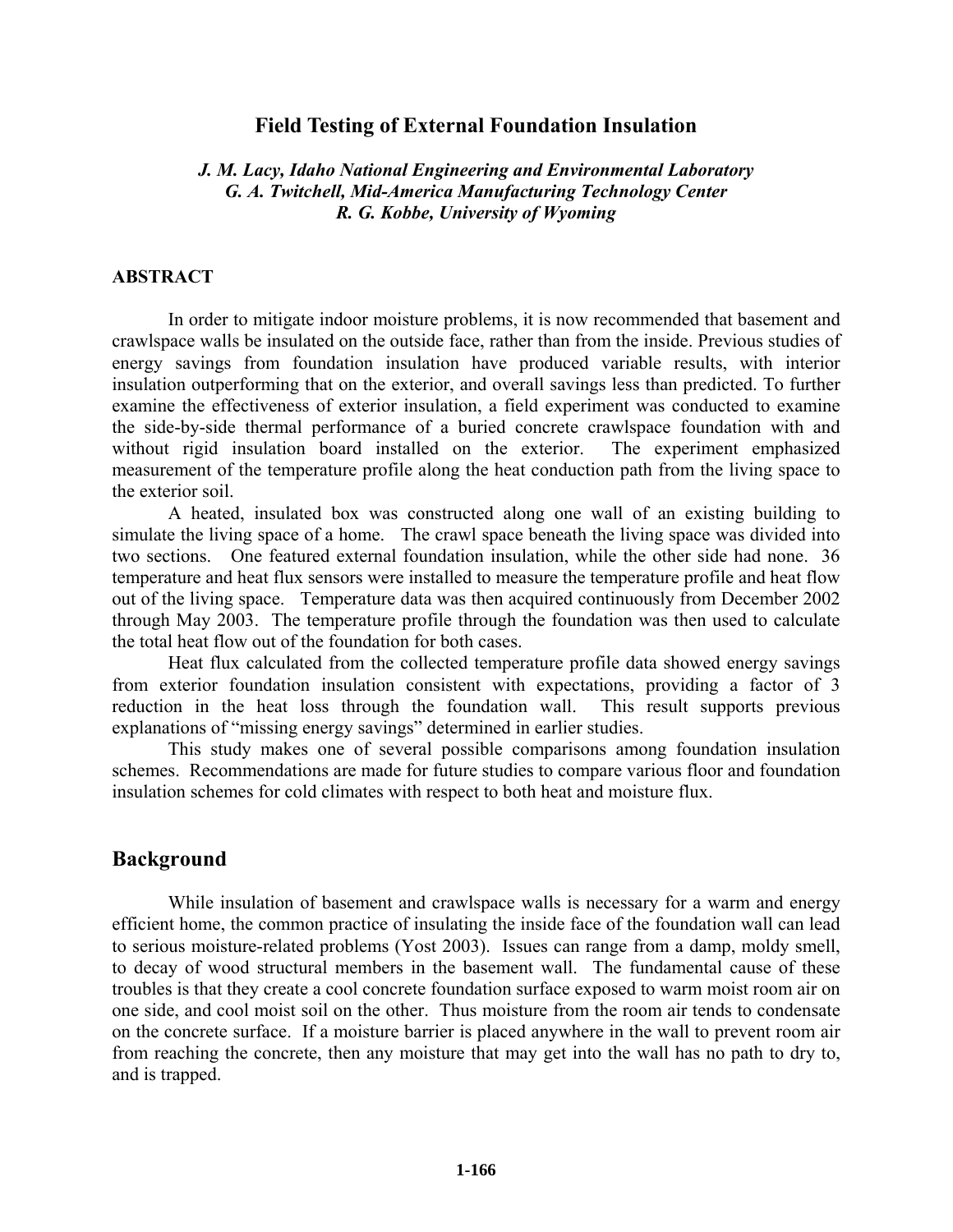A solution to this dilemma, as detailed in the EEBA Builder's Guide (Lstiburek 2001), is to place insulation on the outside of the foundation wall, rather than the inside. Previous studies of the energy performance of foundation insulation in general, and exterior foundation insulation in particular, have reported variable and lower-than-predicted performance.

Moody et al (1983, 1985) studied the heat transfer through the floor of occupied homes for insulated (interior) and uninsulated crawlspaces in Murfreesboro, TN. Each home was instrumented with two heat flux transducers and a single hygrothermograph to measure the crawlspace temperature. The measured heat flux through floors over insulated crawlspaces was much less than that predicted by a steady-state heat flux calculation. Several possibilities for this anomalous result were presented, with a recommendation for further study to measure the temperature gradients through the crawlspace to determine if heat were supplied to the crawlspace from the earth.

Quaid and Anderson (1988) tracked the energy usage of 15 occupied homes in the Minneapolis area retrofitted with basement insulation. Eight homes employed interior foundation insulation, five used exterior, and 2 used a combination of both due to the presence of obstacles. Whole-house energy consumption before and after the retrofits was tracked and compared. The results showed interior insulation to be 50% more effective than exterior insulation. This was attributed to several factors, including depth of the exterior insulation, obstacles around the foundation perimeter, and home size. Actual savings were approximately three-fourths the predicted value.

Robinson et al. (1990) followed Quaid with a similar study that controlled the effects of reduced foundation air leakage. The study measured the change in overall energy consumption before and after retrofit for homes with full basements. Temperature data was not included in the study. By removing the effects of air leakage from the data, the apparent performance of the foundation insulation was reduced. Though widely variable, the average savings was reported to be about one-third of that predicted.

Both Quaid and Robinson reported that performance retrofits employing exterior insulation to be significantly lower than predicted. Though both supposed that this result was a simple function of the wall area insulated (exterior retrofits did not extend to full depth) the impression remains that it is not effective to apply foundation insulation to the exterior.

# **Purpose**

The goal of this study, sponsored by the State of Wyoming's Energy Programs Office, was to re-examine the thermal performance of exterior crawlspace insulation relative to an uninsulated foundation. In contrast to previous studies, which measured whole-house energy consumption of occupied homes, the emphasis of this effort was placed on measurement of the temperature profile along the conduction paths to the outside air and soil, with controlled, constant input temperature.

Previous studies identified in the literature were performed in significantly milder and more humid climates than that of Wyoming. Therefore, though economic considerations were secondary to the study, energy savings were estimated for a average new Wyoming home.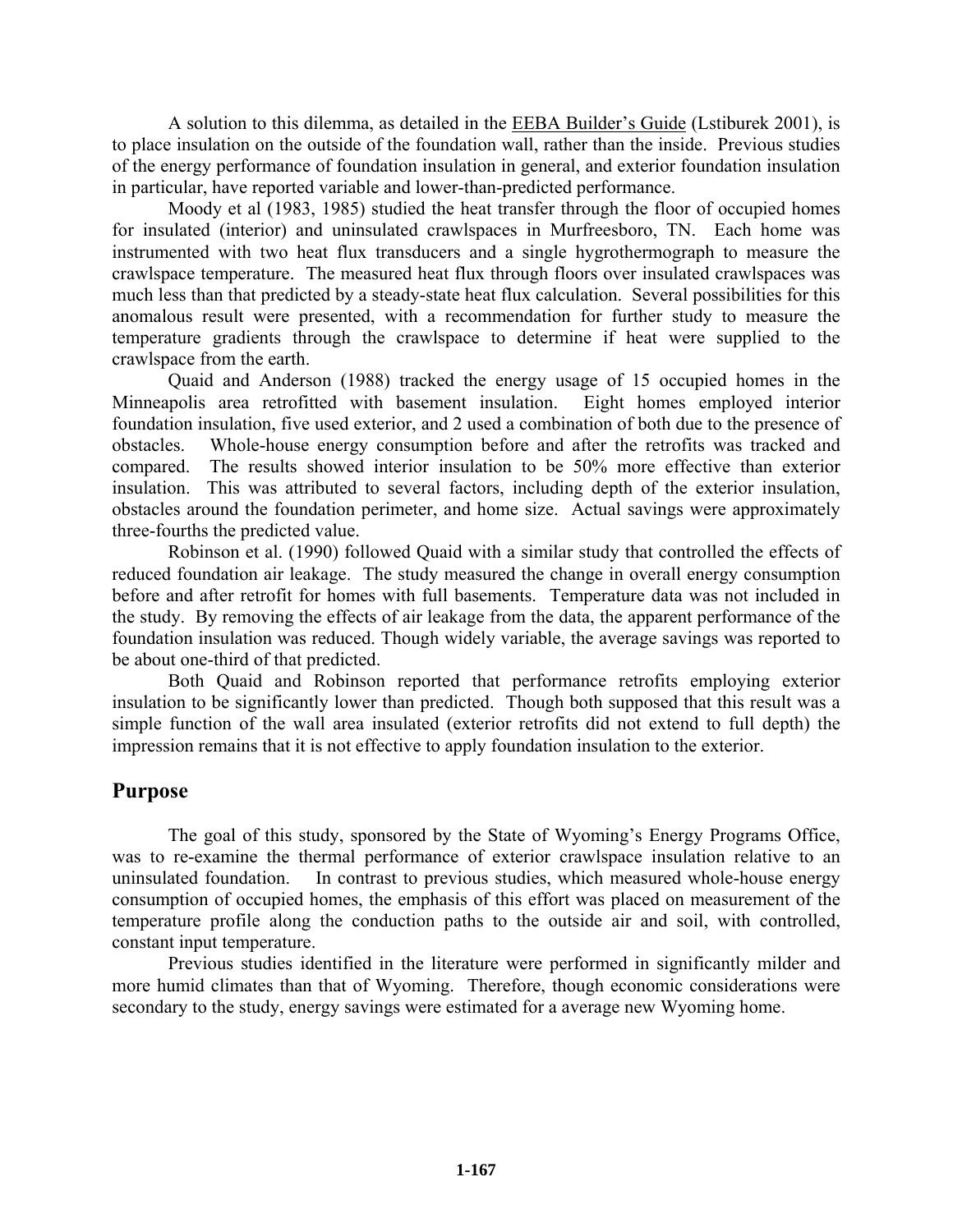# **Experimental Method**

A heated, insulated box was constructed along one wall of an existing, unheated building to simulate the living space of a home. For simplicity's sake, no moisture load was introduced for this phase. The "living space" dimensions were approximately 24 ft. long, by 12 ft. wide, by 4 ft. tall. The low height reduced construction and heating costs without affecting on the measurements of interest.

The crawl space beneath the living space was divided into two sections approximately 12 feet square. One half featured external foundation insulation installed as recommended by the EEBA Builder's Guide, and the Builder's Foundation Handbook (Carmody et al, 1991) while the other side had no foundation insulation. The divider between the two sides was insulated to prevent thermal communication between them. The ceiling and walls of the living space/ crawl space unit were insulated to minimize heat loss and maintain a constant temperature of 22<sup>o</sup>C (72) °F) within the living space.

36 temperature and heat flux sensors were installed at predetermined locations to measure the temperature profile and heat flow out of the living space. Detailed temperature and heat flux data in the crawlspace and through the foundation provided information necessary to directly compare the heat flow between the insulated and uninsulated sides. These energy loss differences were then extrapolated to the foundation of a full-size home to predict the energy savings associated with the exterior foundation insulation.

# **Facility**

The experiment was conducted at the INEEL's Severe Weather Test Site, near Arlington, Wyoming. This test site is ideal for evaluations of the structural and energy performance of housing structures due to its naturally occurring high winds (in excess of 90 mph annually), and temperature extremes  $(-34^{\circ}$  to  $+32^{\circ}$ C). Although remote, the site has been outfitted with

electrical power and propane, telecommunications for voice and data transmission, and a 10 m meteorological tower monitoring wind, temperature, barometric pressure, and relative humidity. 160 channels of data are available to measure meteorological, structural and energy flow parameters on the two currently installed test structures. Figure 1 is a photograph of the site.

 This test was performed in the Simpson Strong-Tie Building, an uninsulated, unheated wood



**Figure 1. The INEEL Severe Weather Test Site** 

structure 24 ft wide by 24 ft. deep. The building rests on a 2.5 ft. deep foundation, with a gravel floor.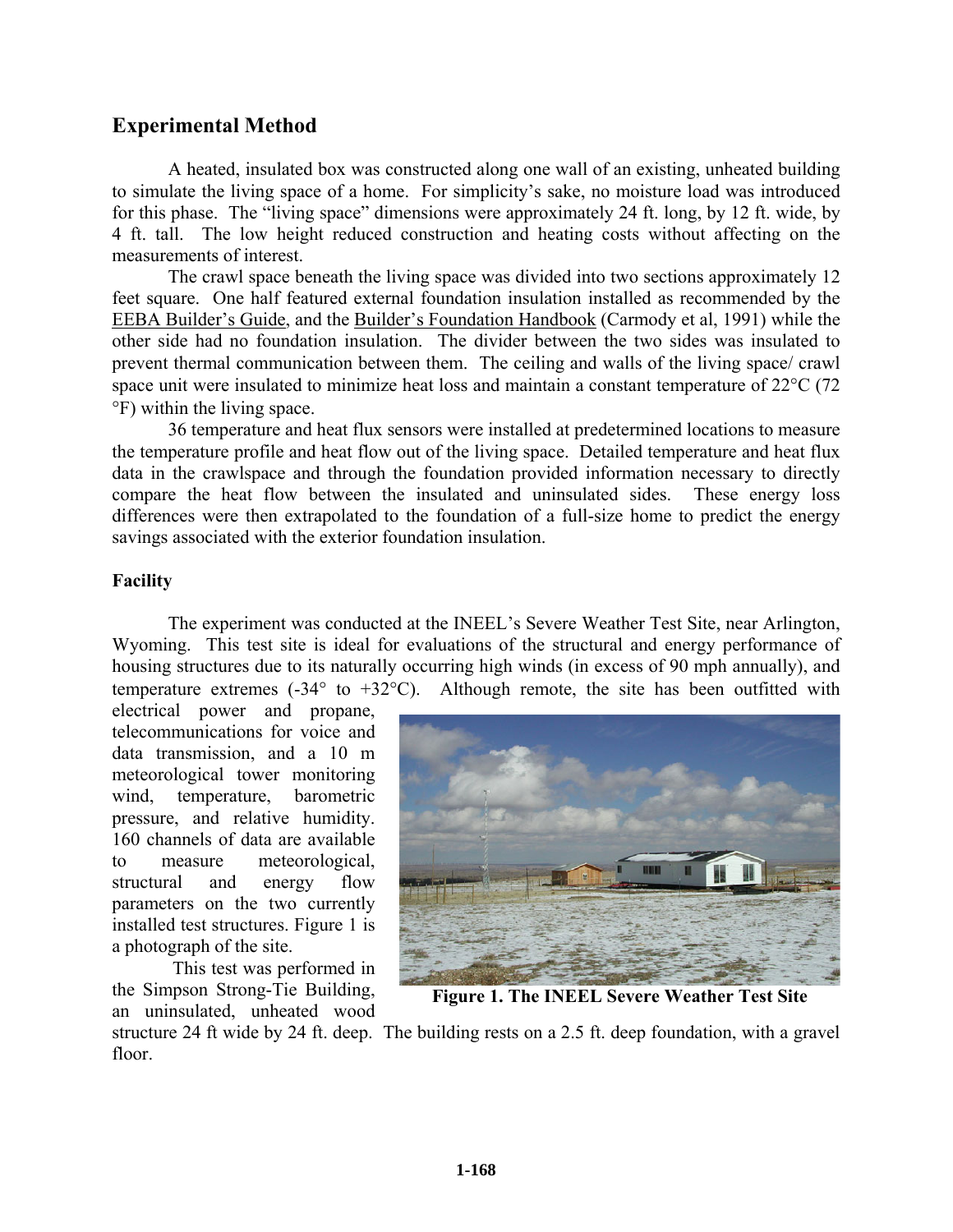# **Test Space Layout**

Figure 2 shows the concept of the test layout, which is divided into 6 thermal spaces as follows:

Area 1. Crawl space, insulated, unheated Area 2. Crawl space, uninsulated, unheated Area 3. Living space, insulated, heated Area 4. Building balance, uninsulated, unheated Area 5. Outside air Area 6. Outside soil

Heat flows from Area 3, the heated living space, through parallel paths through the other enclosed spaces, to the sinks of the outside air and soil. The outside air and soil are considered separate sinks since the air temperature experiences large magnitude daily variations, while the soil temperature is more stable. Sensors were placed along each heat flow path from Area 3 to Areas 5 and 6 in an attempt to monitor the overall heat balance.

Three distinct thermal conditions were measured over the course of the experiment. First, the system was monitored with no heat input into the system. This provided a baseline to which the other cases may be compared, and allowed for compensation of the temperature sensors, if necessary. Second, the living space was heated to a constant 22  $^{\circ}$ C (72  $^{\circ}$ F) with 6 inch batt insulation in the floor between the living space and crawl space. Finally, the floor insulation was removed, providing a relatively high conductivity path from the living space to the crawl space.

# **Sensors**

The sensor suite included 34 temperature transducers and 2 heat flux sensors to monitor the heat flow and temperature gradients in and around the test space, with detailed measurement through the foundation and into the surrounding soil.



**Figure 2. Schematic of Test Space Layout**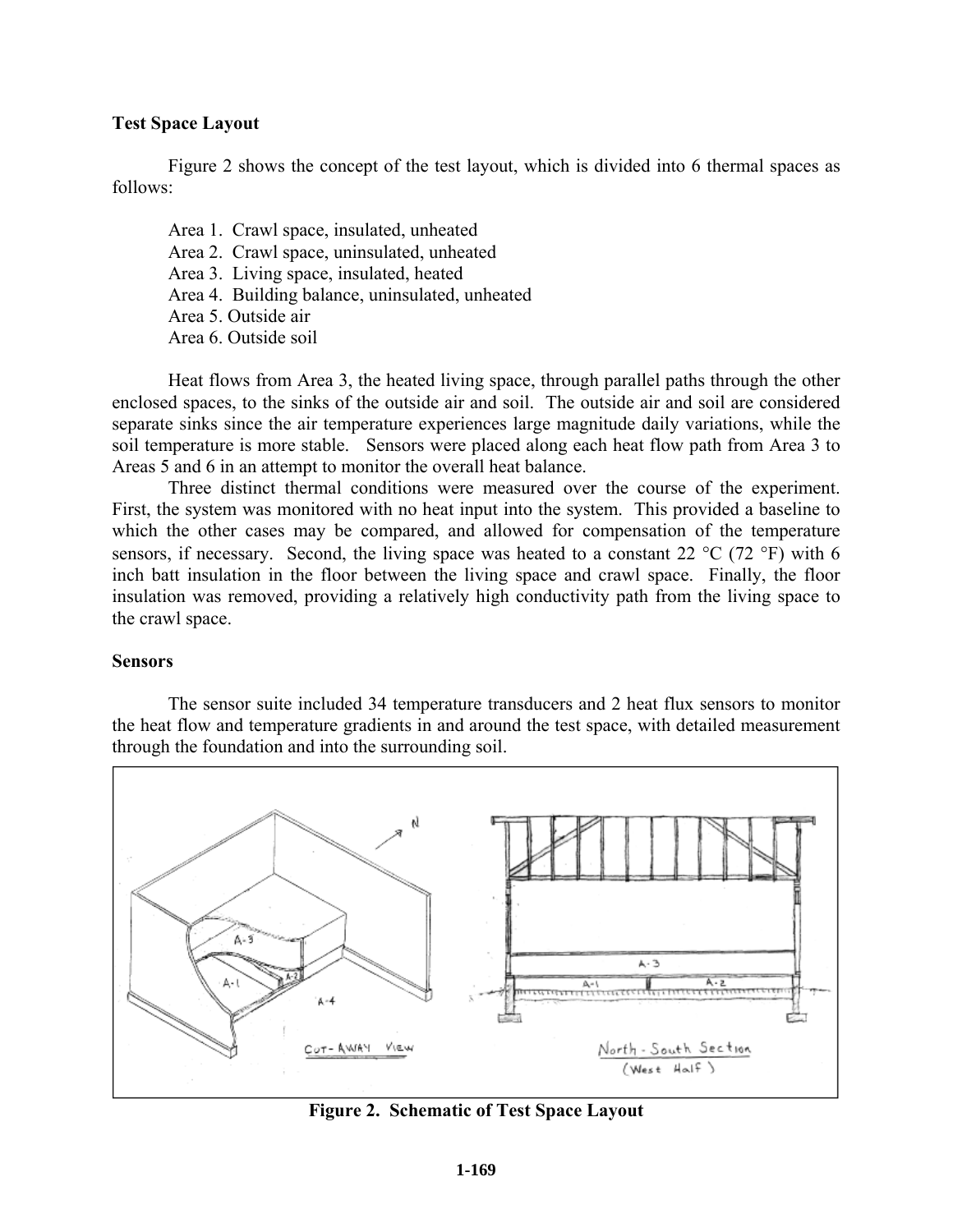Sensors were located in the test structure as illustrated in Figure 3. This sensor layout was developed to

- Reduce or remove uncontrolled variables. Given the orientation of the test space in the building, a layout was chosen to minimize the variability of solar heating, wind, and snow accumulation on the different sensor lines.
- Reduce susceptibility to single-point failures. Because the experiment spanned a complete winter, the likelihood of failure of individual sensors was an issue for consideration. Given the location of the test site, failed sensors could not have been repaired once winter set in. The layout employed provided some redundancy in the case of one or more sensor failures.
- Measure 2-dimensional cross-flow effects. A single sensor line perpendicular to the surface of interest assumes, by default, the surface to be infinite, with no component of heat flow orthogonal to the sensor line. With multiple parallel lines of sensors, cross flow such as that caused by differential solar heating could be identified.
- Measure heat flow through all paths. Sensors were placed such that heat flow through the ceiling, walls, and earth could be accounted for in the total energy balance of the test space, if desired.

In addition to the sensors installed in the Simpson Strong-Tie building, the experiment had access to a full suite of local meteorological data (wind, temperature, barometric pressure) being gathered continuously at the site.



**Figure 3. Sensor Layout**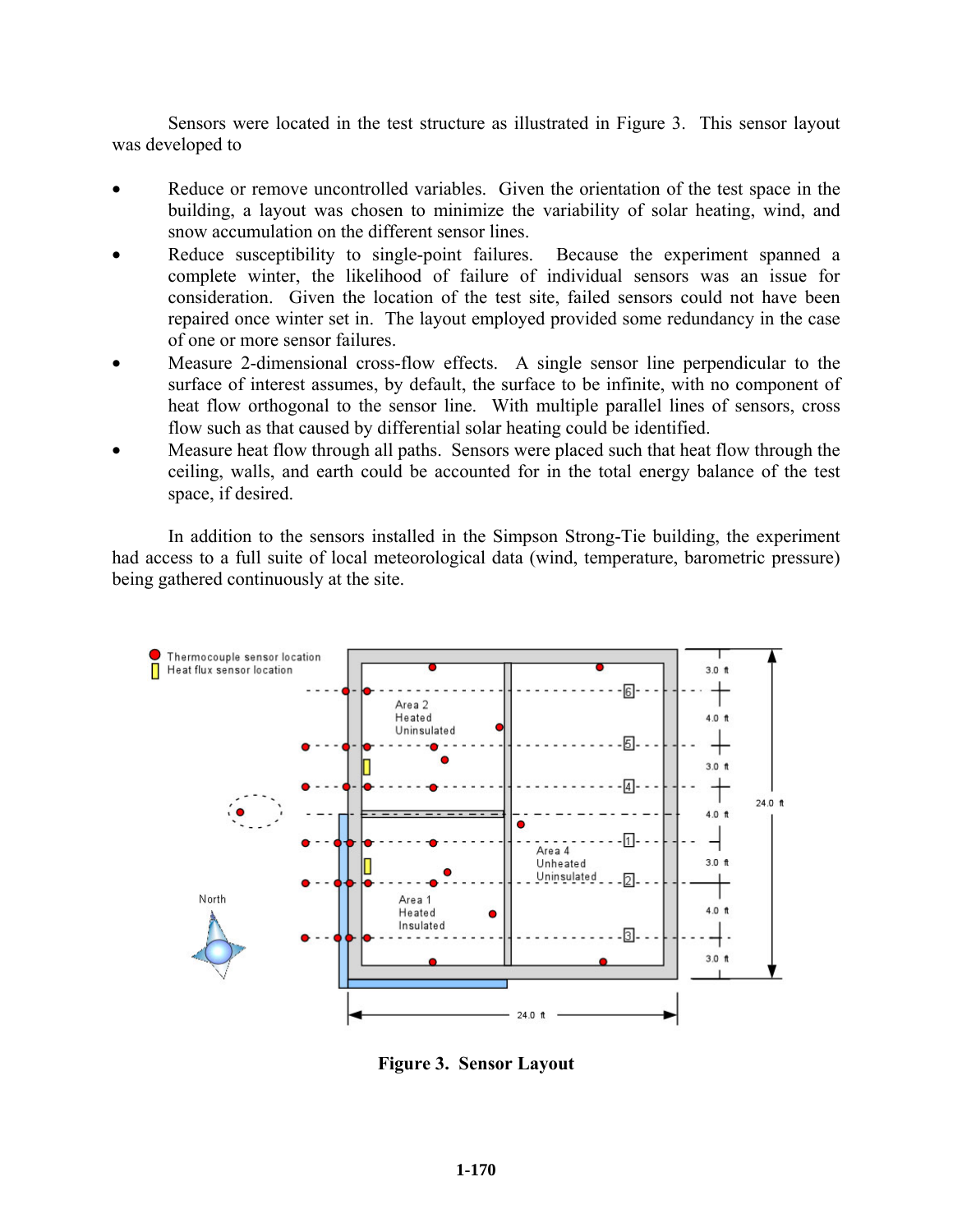## **Calculation of Energy Flow Through the Foundation**

Conductive heat flux through a given medium may be given by the equation

$$
q = \frac{k}{t}(T_1 - T_2) \tag{1}
$$

where q is the heat flux in watt/meter<sup>2</sup> (or BTU/ft<sup>2</sup>hr); *t* is the distance between two points of measurement 1 and 2; *k* is the thermal conductivity of the material in watt/m\*K (or BTU/hr<sup>\*</sup>ft<sup>\*o</sup>F); and  $T_1$  and  $T_2$  are the temperatures at the two points 1 and 2.

Then for materials with well-characterized thermal conductivities, such as insulation board, the heat flux may be directly determined from the representative surface temperatures. Total heat flow through a wall is then the heat flux *q* times the area of the wall.

Because sensors were installed on both surfaces of the concrete, as well as both surfaces of the insulation and in the soil, it was possible to compare the computed fluxes along each line of sensors to determine the actual conductivity of the concrete, insulation, and soil. Evaluation of thermal gradients in the soil along the length of the foundation showed that 2-dimensional effects outside the foundation could be neglected.

# **Results**

The test space was constructed with all sensors in place and taking data by mid-December. With a month of baseline unheated data recorded, we began heating the system on January 20. On February 19, the floor insulation was removed to record the heat flow in the third condition (no insulation between floor and crawl space). Only one temperature sensor failed over the course of the experiment, and that occurred within weeks of initial installation, before heat was applied to the living space. That sensor was replaced without affecting the quality of the subsequent data.

The system was monitored and recorded continuously from December 20, 2002, through May 19, 2003. Of that time, the 3 months between February 16 and May 19 were of the primary thermal condition of interest. During that period, the system was set up to most closely reflect the heat flow through a typical inhabited home. The following sections present data gathered and its interpretation.

#### **Temperature Histories**

 Figure 4 traces the temperature of the outside air 2 inches away from the west wall of the test building, above the sensor lines on the foundation. The figure shows daily temperature swings as large as 30 °C. This large cycle amplitude is due to solar heating of the west wall in the late afternoons. High temperatures due to insolation are of short duration, spanning approximately 2 hours from heat up to cool-down. Therefore the lower edge of the trace more accurately reflects the average air temperature experienced by the soil and foundation wall, though heating of the system in those few hours per day cannot be ignored. Including the effect of solar heating on the wall surface, the air temperature ranged from a minimum of  $-29$  °C on 27 February, to a maximum of 35°C on 10 April.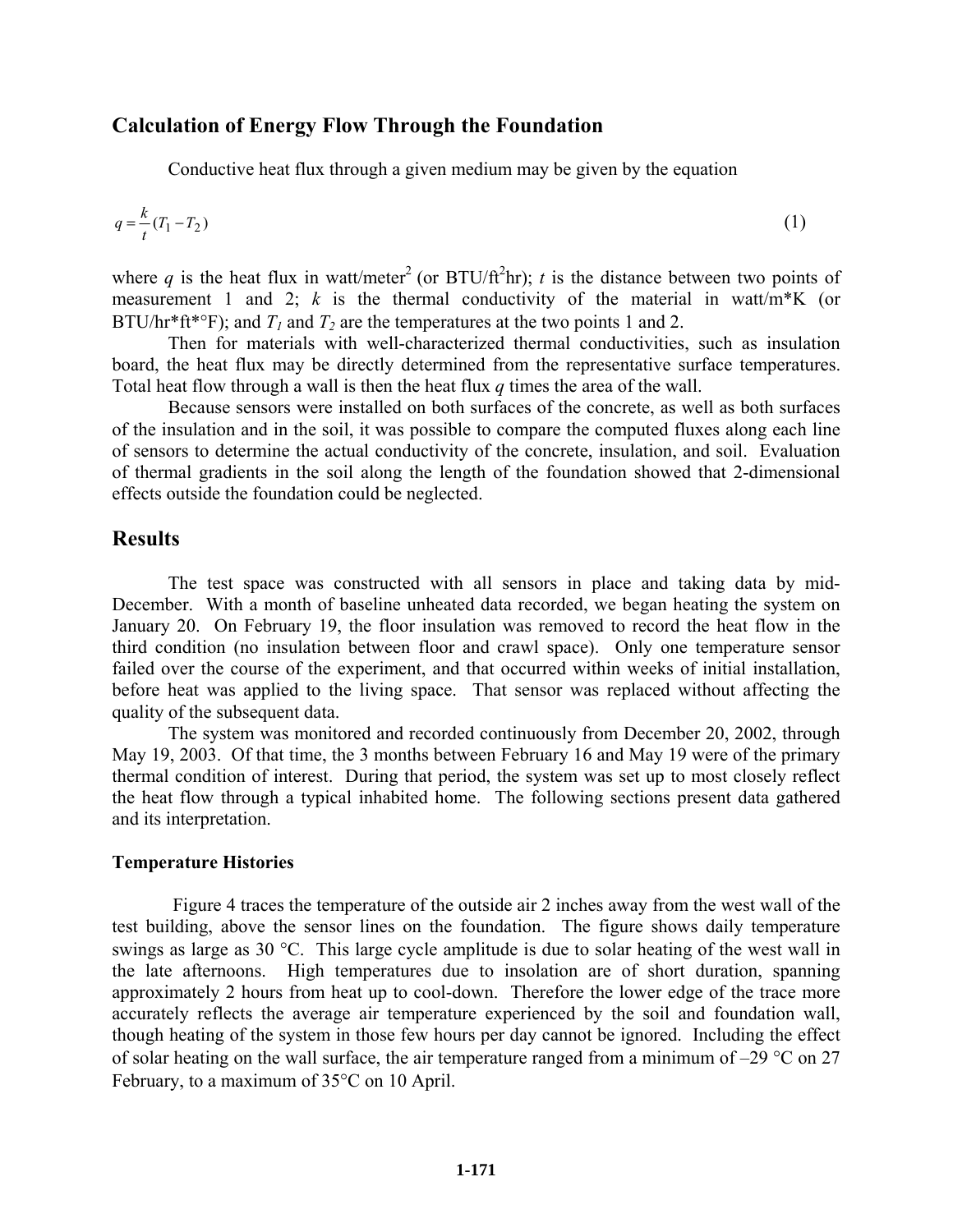The temperature of the ground was naturally much more stable, as may be seen in Figure 5. This figure shows the temperature of the soil 24 in. below the ground surface and 12 in. away from the foundation, averaged over 5 stations along the length of the foundation wall. Individual ground temperature traces are tightly clustered, and do not show any significant influence from the foundation. Nor was there a significant thermal gradient along the length of the wall. This fact allows us to approximate the heat transfer through the foundation system as 1-dimensional in our analysis. The ground temperature reached a minimum of -1°C in mid-February, climbing to 9°C by mid-May.



### **Figure 4. Air Temperature History, West Wall**

**Figure 5. Outside Ground Temperature History** 

The next two Figures, 6 and 7, trace the temperature of the inner and outer faces of the concrete foundation wall 24 in. below the soil surface. The effect of the insulation is apparent here, especially on the outer foundation face where the insulated side stayed as much as 2°C warmer than the non-insulated side.

 The final temperature trace, in Figure 8, is of the soil temperature in the crawlspace 18 in. below the surface, in each of the two halves. It would be expected that the insulated crawlspace soil would be warmer than the non-insulated side, which is indeed the case for most of the record. However, for a period of approximately a month between 10 March and 10 April, the non-insulated half was the warmer of the two. A satisfactory explanation of this switch has not been determined.

#### **Temperature Profile**

 Figure 9 is a snapshot of the temperatures along the conduction path from the living space to the outside air and soil. The plot represents the 24-hour mean temperature from 11:00 am February 27 to 11:00 am February 28. Each bar cluster represents a location along the conduction path, with the individual bars the temperature on one of the lines described in Figure 3. Not all lines are represented at every point because lines were not fully instrumented at every location. As an example, only one sensor was employed in each of the two crawlspace areas to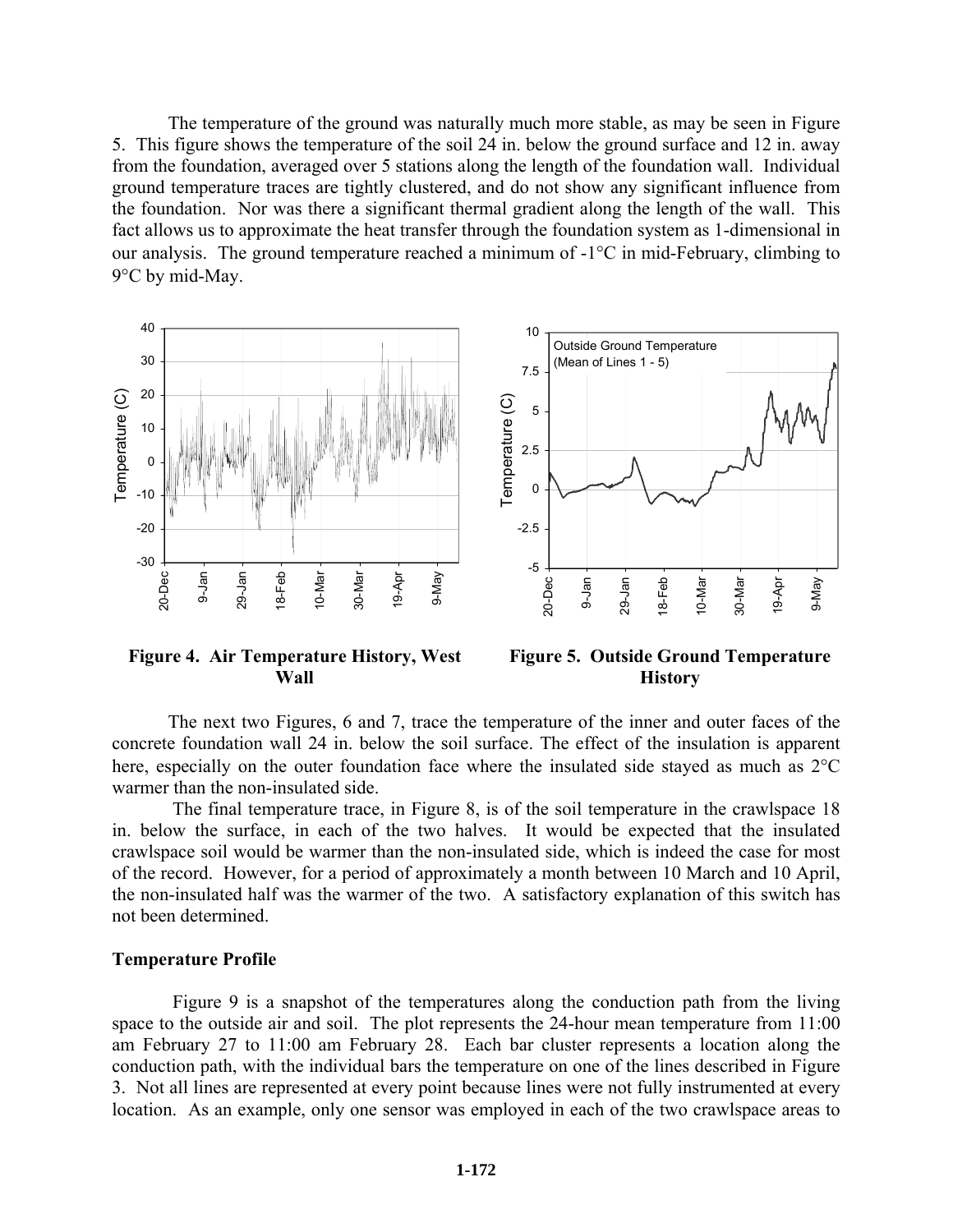measure the temperature below the surface. Thus only two bars display the crawlspace soil temperature. Similarly, as there can't be a data point on the outside surface of insulation on the non-insulated side.

The thermal conductivity of concrete is dependent upon its constituent materials, void fraction, and moisture content. Because the thermal properties of rigid foam insulation board are constant and have been well characterized, we may use the thermal profile information to refine



**Figure 6. Temperature History of the Foundation Interior Surface** 

**Figure 7. Temperature History of the Foundation Exterior Surface** 

our estimate of the thermal conductivity of the concrete foundation wall. This value will be utilized for our subsequent heat flux analysis.

Given a 1-dimensional heat flow assumption (validated by the temperature profiles as discussed previously), the flux through the insulated foundation concrete must equal that through the insulation, or

$$
q = \frac{k_{concrete}}{t_{concrete}} * \Delta T_{concrete} = \frac{k_{insulation}}{t_{insulation}} * \Delta T_{insulation}
$$
 (2)

rearranging, we solve for the concrete's conductivity

$$
k_{concrete} = k_{insulation} * \frac{t_{concrete}}{t_{insulation}} * \frac{\Delta T_{insulation}}{\Delta T_{concrete}}
$$
\n(3)

If we wish to use R-value notation, we note that R-value is simply material thickness divided by conductivity. Substituting the insulation board R-value of 10, concrete thickness of 8 in. (0.67 ft.)., and averaged temperature differentials across the concrete and insulation of .47°C  $(0.85^{\circ}F)$  and  $4.57^{\circ}C$   $(8.23^{\circ}F)$  respectively, we find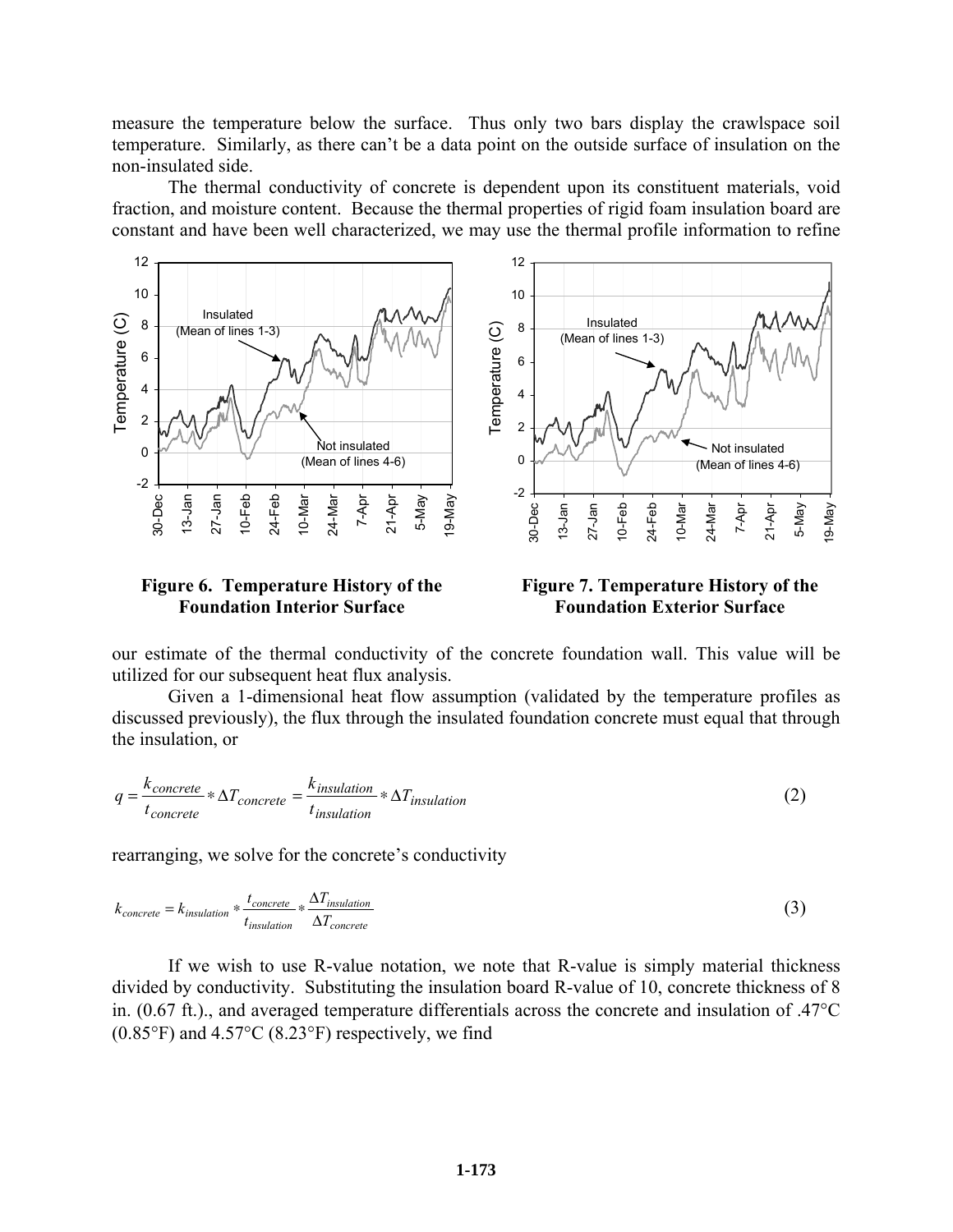$$
k_{concrete} = \frac{t_{concrete}(ft)}{R_{insulation}} * \frac{\Delta T_{insulation}}{\Delta T_{concrete}} = 0.652 \frac{BTU}{\circ F \cdot Ft \cdot Hr}
$$
(4)

This value agrees well with the range of 0.54 (dry) to 0.70 (10% moisture) for concrete published by Kreith (1965).

### **Foundation Heat Loss**

### **Flux**

Figure 10 shows the time history of the heat flow through the foundation wall over the course of the winter. These values were calculated via equation (1), employing the conductivity of the concrete foundation calculated via equation (4), with the difference between the temperatures of the inner and outer concrete surfaces. The two curves represent the mean of the inner and outer foundation wall sensor groups as shown in Figure 3.

Two vertical lines on the heat flux traces demarcate the three thermal conditions we monitored—first, unheated; second, heated with the living space floor insulated; and third, heated with no insulation between the floor and crawlspace. This state was of primary interest as it drove the most heat through the foundation wall. The three conditions are clearly distinct from one another in the figure. In phase one, where no heat is added to the system, only a very small heat flux is apparent. This is caused by solar heating of the enclosed building system relative to the exposed ground. After heat was applied to the living space, the gap between the insulated and non-insulated lines increased somewhat, but the presence of the floor insulation kept the flow of heat into the crawlspace and foundation to a minimum.

When the floor insulation was removed in late February, the difference in heat flux through the two sides became quite distinct. In the 14 days after the floor insulation was removed, the heat flow out of the non-insulated foundation wall climbed from 2.5 watt/ $m^2$  to 7 watt/m<sup>2</sup>, while the insulated side climbed from 0.5 watt/m<sup>2</sup> to as much as 3 watt/m<sup>2</sup>.

In general, the flux through the non-insulated foundation is approximately 3 times greater than that on the insulated side.







**Figure 9. Temperature Profile through the System, February 27**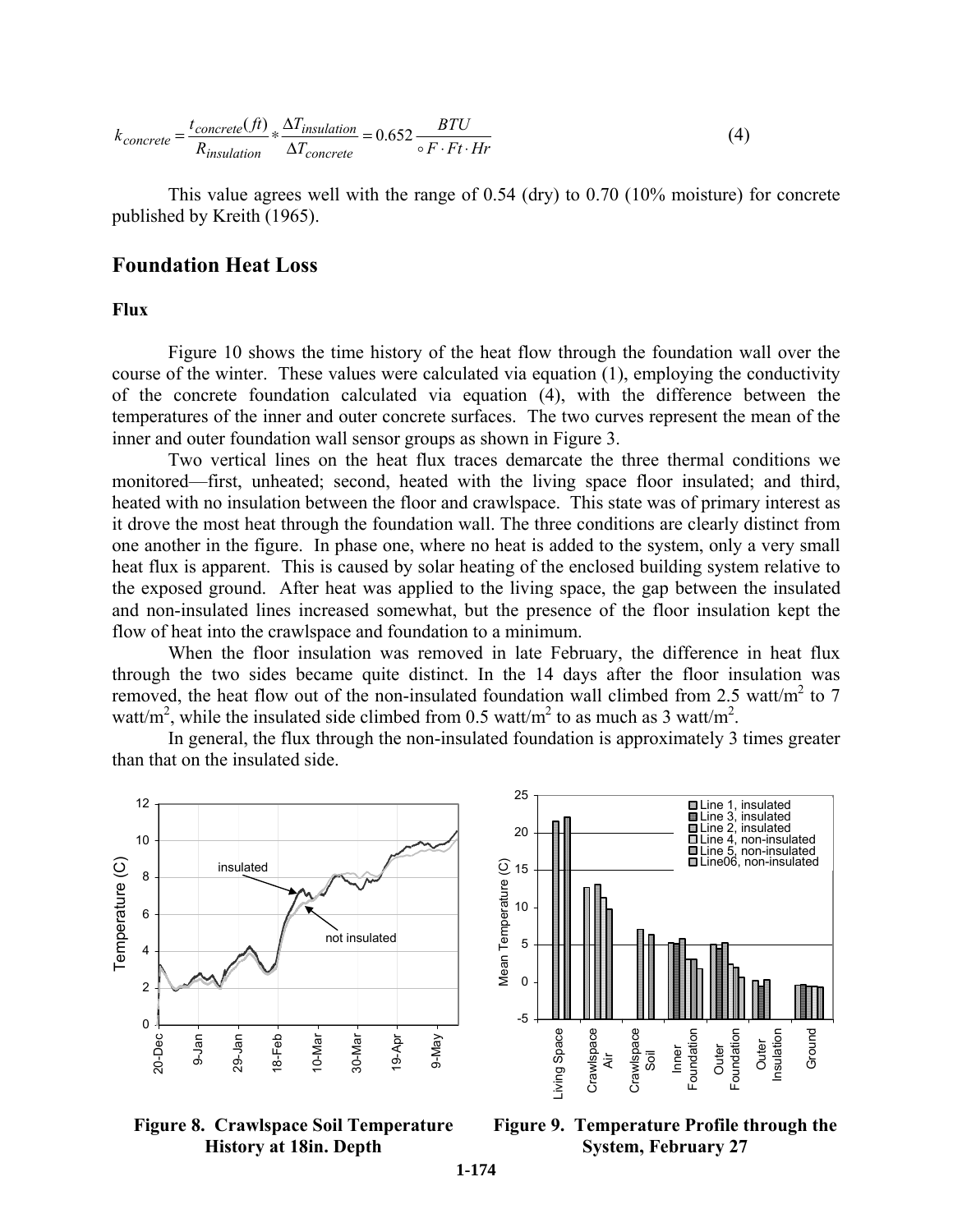#### **Cumulative Effects**

The cumulative energy flow through the foundation wall over the course of the season is presented in Figure 11, showing the cumulative energy loss expressed in terms of kilowatthours/square foot of foundation wall. This value was obtained by integrating the heat flux over time.

By the time the data recording system was turned off in mid-May, the difference in heat loss between the two sides was 1.24 kilowatt-hours per square foot of foundation wall, for a ratio of 2.97:1. To relate this value to home use, we postulate a single-story, 2200 sq. ft home. It includes some architectural features such as reentrant corners, and thus its 4-ft. deep foundation encompasses a perimeter 200 ft. in length. For such a home, the calculated foundation heat flow differential would amount to a savings of 990 kW-hrs over just the 3 months that the living space was heated, or 330 kW-hrs per month.

# **Conclusions**

This experiment stepped back from whole-house energy measurement to compare the heat flux through insulated and uninsulated crawlspaces, and verify the fundamental efficacy of exterior foundation insulation for the cold climate of Wyoming. The temperature profile data presented herein is consistent with expectations, showing heat flux through the foundation wall with 2-inch thick (R-10) rigid insulation board to be approximately one-third that of a bare concrete wall. This translated to a savings of 1.24 kW-hrs per square foot of crawlspace wall per month. No additional information to explain lower-than-expected performance of exterior insulation retrofits reported previously was identified.

### **Recommendations for Further Study**

This study is only the first of several appropriate comparisons. The thermal characteristics of other insulation schemes, including floor insulation without foundation insulation and interior foundation insulation should be evaluated. In addition, the moisture and